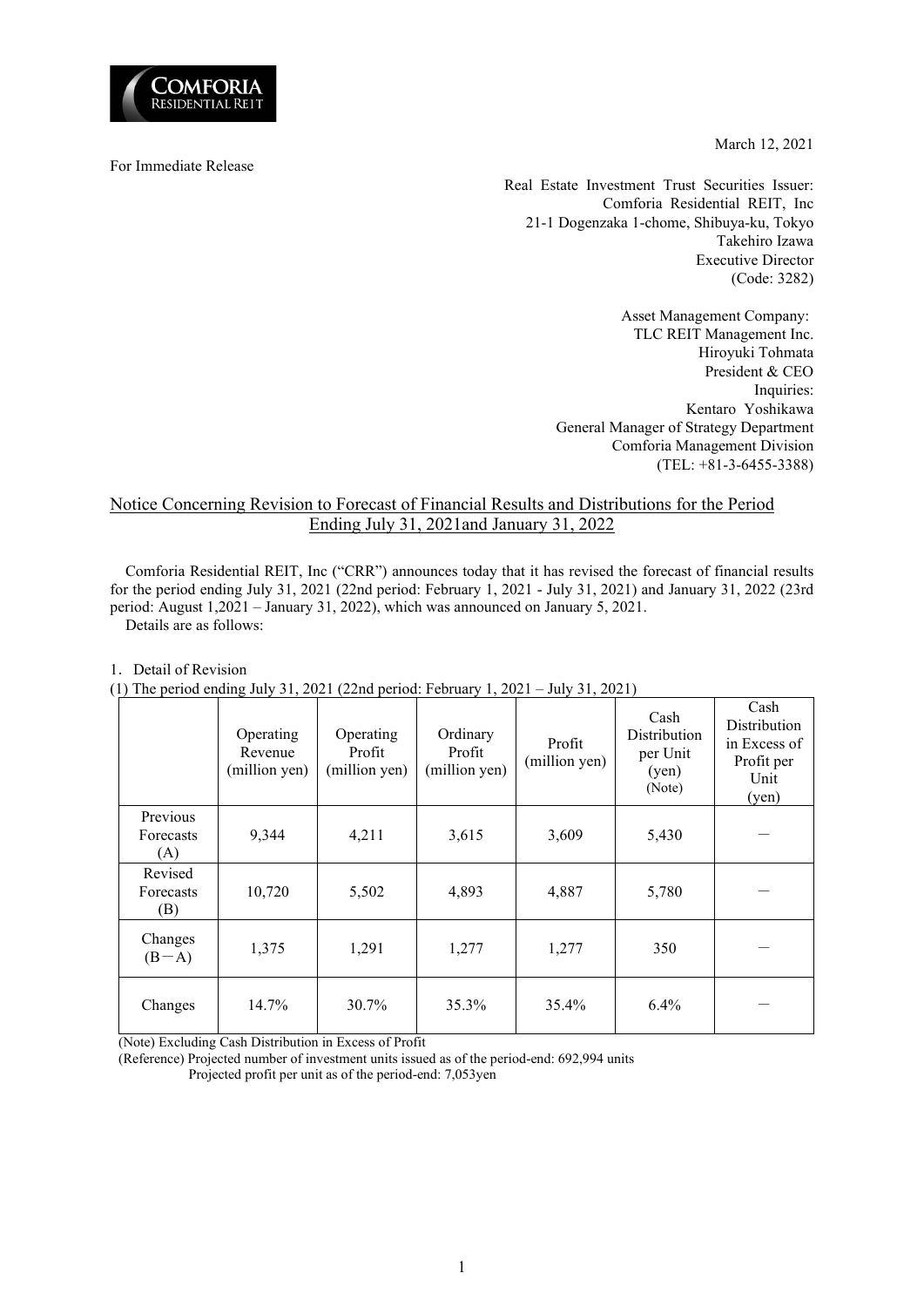

|                              | Operating<br>Revenue<br>(million yen) | Operating<br>Profit<br>(million yen) | Ordinary<br>Profit<br>(million yen) | Profit<br>(million yen) | Cash<br>Distribution<br>per Unit<br>(yen)<br>(Note) | Cash<br>Distribution<br>in Excess of<br>Profit per<br>Unit<br>(yen) |
|------------------------------|---------------------------------------|--------------------------------------|-------------------------------------|-------------------------|-----------------------------------------------------|---------------------------------------------------------------------|
| Previous<br>Forecasts<br>(A) | 9,319                                 | 4,190                                | 3,585                               | 3,580                   | 5,430                                               |                                                                     |
| Revised<br>Forecasts<br>(B)  | 9,374                                 | 4,247                                | 3,630                               | 3,624                   | 5,430                                               |                                                                     |
| Changes<br>$(B-A)$           | 55                                    | 56                                   | 44                                  | 44                      |                                                     |                                                                     |
| Changes                      | $0.6\%$                               | $1.4\%$                              | $1.2\%$                             | 1.2%                    |                                                     |                                                                     |

(2) The period ending January 31, 2022 (23rd period: August 1, 2021 – January 31, 2022)

(Note) Excluding Cash Distribution in Excess of Profit

(Reference) Projected number of investment units issued as of the period-end: 692,994 units

Projected profit per unit as of the period-end: 5,230 yen

## 2. Reason for Revision

Considering the effect of the acquisition and sale of assets as described in the "Notice Concerning Acquisition and Sale of Investment Assets", which was announced today, the assumptions for the forecast of financial results for the period ending July 31, 2021 and January 31, 2022 have been changed. Therefore CRR revises the forecasts for the period ending July 31, 2021 and January 31, 2022, because a difference of cash distribution per unit between forecast of financial results for the period ending July 31, 2021 released on January 5, 2021 and the actual figure will be expected to arise over 5%.

(Note)

- 1. The forecasts in this material are as at the time of writing and are calculated based on the assumptions written in the exhibit "Assumptions for Forecasts of Financial Result for the Period Ending July 31, 2021 and the Period Ending January 31, 2022". Therefore, actual operating revenue, operating profit, ordinary profit, profit and cash distribution per unit may differ due to acquisitions and/or sales of assets, trends in the real estate market, and changes in circumstances. The forecasts do not guarantee the amount of cash distribution.
- 2. Cash distribution per unit in the end of the periods ending January 31, 2022 (23rd period) is calculated based on profit and the reversals of reserve for reduction entry of property totaling 138 million yen.
- 3. The forecasts may be revised if a material difference from the forecasts above is anticipated.
- 4. Amounts are rounded down. The same applies below.

\*Website of CRR[: https://www.comforia-reit.co.jp/en/](https://www.comforia-reit.co.jp/english/)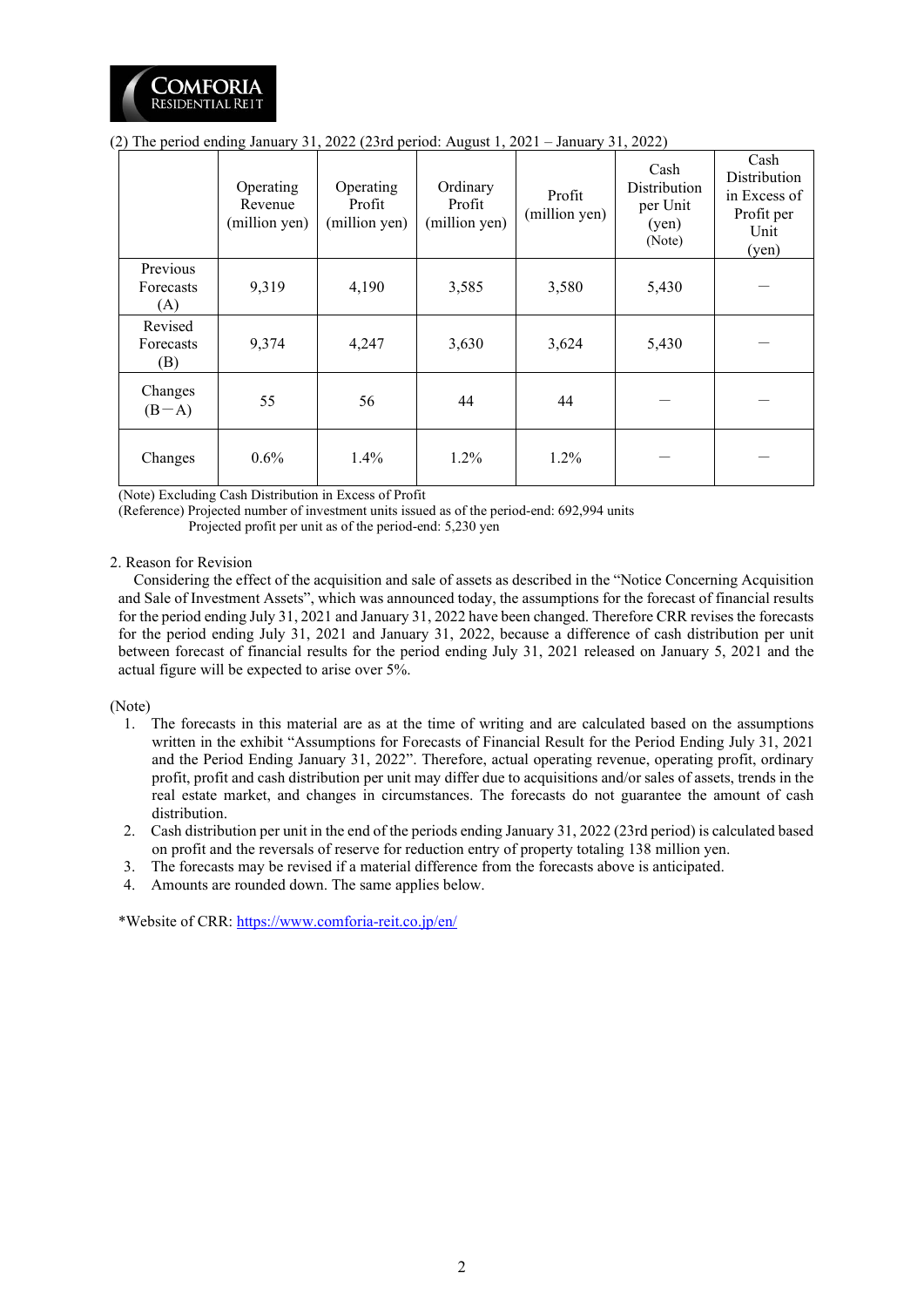

Exhibit Assumptions for Forecasts of Financial Result for the Period Ending July 31, 2021 and the Period Ending January 31, 2022

| Item                      | Assumptions                                                                                                                                                                                                                                                                                                                                                                                                                                                                                                                                                                                                                      |
|---------------------------|----------------------------------------------------------------------------------------------------------------------------------------------------------------------------------------------------------------------------------------------------------------------------------------------------------------------------------------------------------------------------------------------------------------------------------------------------------------------------------------------------------------------------------------------------------------------------------------------------------------------------------|
|                           | Period ending July 31, 2021 (22nd period)<br>٠<br>(February 1, 2021 - July 31, 2021) (181days)                                                                                                                                                                                                                                                                                                                                                                                                                                                                                                                                   |
| Period                    | Period ending January 31, 2022 (23rd period)<br>٠<br>(August 1, 2021 - January 31, 2022) (184 days)                                                                                                                                                                                                                                                                                                                                                                                                                                                                                                                              |
| <b>Investment Assets</b>  | In addition to real estate and beneficial interests in real estate trust of 140 properties already<br>$\bullet$<br>owned by CRR ("Owned Assets") as of today, CRR is to acquire COMFORIA OMIYA ("Asset<br>to be Acquired") on March 18, 2021 and sell COMFORIA SHIN-OSAKA ("Asset to be Sold")<br>on March 30, 2021. Subsequently, the portfolio is expected to be comprised of 140 properties in<br>total.                                                                                                                                                                                                                      |
|                           | For the forecast of financial results, it is assumed that there will be no changes in managed assets<br>(acquisitions of new properties and/or sales of existing assets, etc.) after acquiring the Asset to<br>be Acquired and selling the Asset to be sold until the end of the period ending January 31, 2022<br>(23rd period).<br>The assumptions may differ due to changes in the managed assets.<br>$\bullet$                                                                                                                                                                                                               |
|                           | Leasing revenues from the Owned Assets are calculated based on actual performance for the<br>٠                                                                                                                                                                                                                                                                                                                                                                                                                                                                                                                                   |
| <b>Operating Revenue</b>  | period ended January 31, 2021 (21st period) and market trends, etc. In addition, leasing revenues<br>from Asset to be Acquired are calculated based on information provided by the former owners<br>of each property, etc., effective lease contracts as of today, and market trends, etc.                                                                                                                                                                                                                                                                                                                                       |
|                           | Operating Revenue assumes that tenants will pay their rents without delinquency.<br>Capital gains (1,350 million yen) from Asset to be Sold will be considered for the fiscal period<br>ending July 31, 2021 (22nd period).                                                                                                                                                                                                                                                                                                                                                                                                      |
|                           | Leasing business expenses are the principle expenses of operating expenses. Leasing business<br>$\bullet$<br>expenses, excluding depreciation expenses, of the Owned Assets are based on actual<br>performance for the period ended January 31, 2021 (21st period) and expense trends, etc. In<br>addition, leasing business expenses, excluding depreciation expenses, of the Asset to be<br>Acquired are calculated based on past performance figures while taking into account variable<br>factors, based on information provided by the former owners of each property.                                                      |
|                           | Although fixed property taxes, city planning taxes, etc. on the acquired assets are generally<br>calculated on a pro-rata basis and settled at the time of acquisition with the former owners, the<br>amount equivalent to the settlement money is not expensed in the year when the assets are<br>acquired, as it is included in the acquisition cost.                                                                                                                                                                                                                                                                          |
| <b>Operating Expenses</b> | Regarding the 4 assets in total, Asset to be Acquired, COMFORIA TAITONEGISHI and other<br>2 assets acquired in the period ending July 31, 2021(22nd period), fixed property taxes, city<br>planning taxes, etc. for fiscal 2022 will be partially expensed starting from the period ending<br>July 31, 2022 (24th period). The annual total amount of fixed property taxes, city planning taxes,<br>etc. on the 4 assets mentioned above is assumed to be 38 million yen.                                                                                                                                                        |
|                           | The fixed property taxes, city planning taxes, etc. for fiscal 2021 on the properties acquired in<br>2020 (13 properties in total) will be partially expensed starting from the period ending July 31,<br>2021 (22nd period). The annual total amount of fixed property taxes, city planning taxes, etc. on<br>these properties are assumed to be 77 million yen.                                                                                                                                                                                                                                                                |
|                           | With respect to building repair expenses, the amount assumed to be necessary for each business<br>$\bullet$<br>period is anticipated based on the medium- to long-term repair plan prepared by the asset<br>management company. However, repair expenses in each business period may be substantially<br>different from the expected amount for reasons including: (i) Repair expenses could suddenly<br>arise due to damage to buildings, etc. from certain unexpected factors; (ii) The amount of repair<br>expenses generally varies considerably from year to year; and (iii) Repair expenses are not<br>incurred regularly. |
|                           | Depreciation expenses including incidental costs, etc. are calculated by the straight-line method.<br>$\bullet$<br>They are assumed to be 1,403 million yen in the period ending July 31, 2021 (22nd period) and<br>1,408 million yen in the period ending January 31, 2022 (23rd period).                                                                                                                                                                                                                                                                                                                                       |